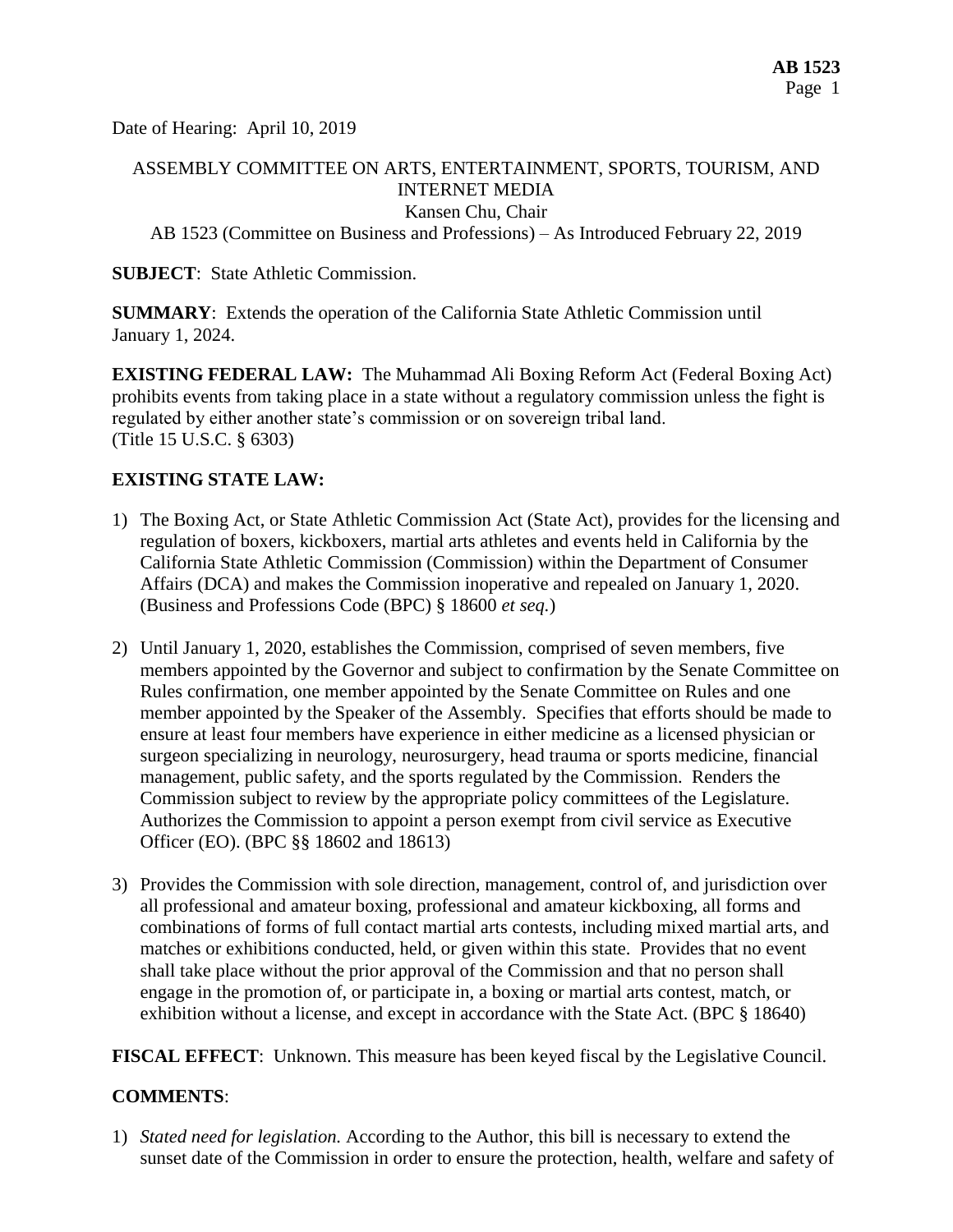the athletes and fighters licensed by the Commission who participate in sports and events the Commission oversees. Information provided to the committee demonstrates further need for extension of the Sunset date, as Federal Law, the Muhammad Ali Boxing Reform Act (Boxing Act) prohibits events from taking place in a state without a regulatory commission unless the fight is regulated by either another state's commission or on sovereign tribal land. Regulated events result in higher levels of protection for fighters than unauthorized or illegal events, in addition to added revenue for the state and a boon to the local economy where events take place.

### 2) *Background:*

a) *California State Athletic Commission*. Concerned with athlete injuries and death, the public established the Commission by initiative in 1924. The Commission is responsible for protecting the health and safety of its licensees: boxers, kickboxers, and other martial arts athletes. The Commission, now comprised of seven members, is also responsible for implementation and enforcement of the Federal Muhammad Ali Boxing Reform Act (Federal Boxing Act) and the California Boxing Act or State Athletic Commission Act (State Act). It provides direction, management, and control for professional and amateur boxing, professional and amateur kickboxing, and all forms and combinations of full contact martial arts contests, including mixed martial arts (MMA) and matches or exhibitions conducted, held or given in California. The Commission has four main functions: licensing, enforcement, regulating events and administering the Professional Boxers' Pension Fund (Pension Fund).

Specifically, the Commission establishes requirements for licensure, issues and renews licenses, approves and regulates events, assigns ringside officials, investigates complaints received, and enforces applicable laws by issuing fines and suspending or revoking licenses.

As a special fund entity, the Commission receives no General Fund (GF) support, relying solely on fees set in statute and collected from regulatory and license fees. For each event held in California that the Commission regulates, the Commission collects a "gate fee" from the event promoter, which is a 5% fee on gross ticket sales for that event, not to exceed \$100,000. The Commission also collects a "TV fee" from the event promoter if the event is broadcast on television, which is a 5% fee on the revenue a promoter collects from broadcasting rights, not to exceed \$35,000. The Commission receives over 70% of its revenue from these fees.

The Commission licenses a number of individuals related to the participation in, oversight for, and management of events in California. The Commission does not require any formal education requirements for licensure of fighters, promoters, managers, seconds, matchmakers, referees, judges and timekeepers. However, licensees must possess a minimum level of skill to enable them to safely compete against one another and demonstrate their ability to perform. Licensees who do not fall into the combatant category such as referees, judges, timekeepers and ringside physicians (who are approved by the Commission) must have adequate knowledge of laws and rules so as not to jeopardize the health and safety of athletes. Many of the Commission's licensees must also pass competency exams provided by the Commission unless they are licensed in other jurisdictions. Fighters must also pass medical examinations that determine whether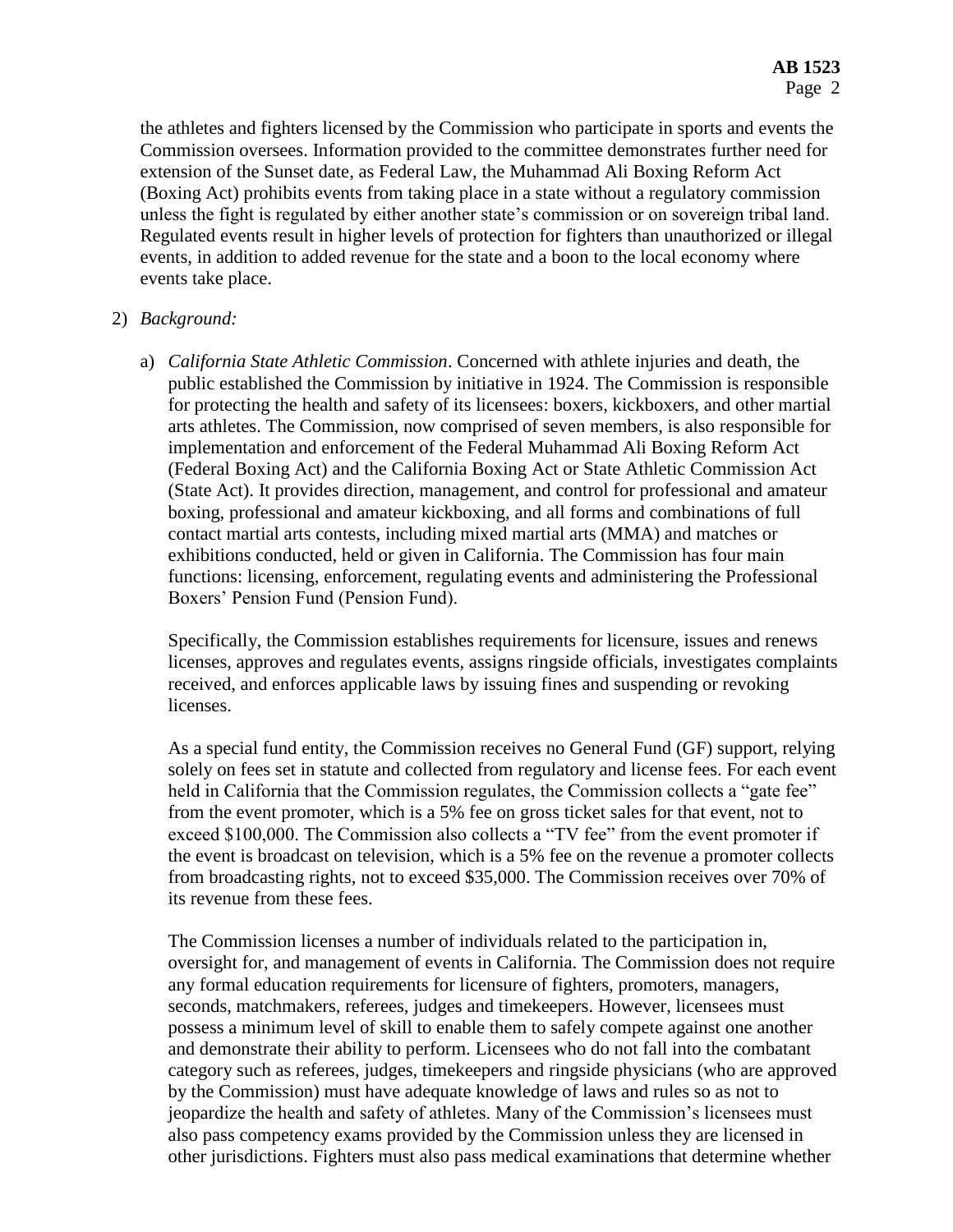his or her health or safety may be compromised by licensure and participation in an event.

The Commission has direct disciplinary authority to issue immediate suspensions and fines to ensure violations by Commission licensees are handled and reported quickly. The Commission also has the ability to issue cease and desist orders for unauthorized, illegal events in addition to the suspensions and license revocations for violations of the State Act and accompanying Commission regulations and rules. The Commission partners with the Office of the Attorney General (AG) when license revocations, suspension or application denials are appealed. The Commission also conducts arbitrations for its licensees when disputes arise within either the boxer-manager or boxer-promoter agreements and has sole authority over these arbitration proceedings. The Commission's citation and fine option allows the Commission to penalize licensees rather than pursue formal discipline for less serious offenses, or offenses where probation or license revocation is not appropriate.

3) *Sunset Review.* On February 26, 2019, the Senate Business, Professions and Economic Development Committee and the Assembly Business and Professions Committee and Arts, Entertainment, Sports, Tourism and Internet Media Committee (Committees) conducted a joint oversight hearing to review the California State Athletic Commission, as part of our regulatory oversight authority. The hearing Background Paper identified 14 different areas of concern for the Commission to address, some which require legislation to resolve, and others which were related to Commission actions and regulatory process. This bill is intended to implement legislative changes as recommended by staff of the Committees and which are reflected in that Background Paper. The following are some of the major issues pertaining to the Commission along with background information and the Commission response concerning the particular issue.

#### *Issues Identified and Recommended Changes which would require legislation to implement.*

a) ISSUE: Volatile Revenues. What steps, if any, are available to ensure the Commission has consistent and predictable revenue streams?

Commission Response: Background: Licensing fees make up less than 15% of the Commission's overall revenues and licensing revenues are much less stable than other licensing boards as many fighters and promoters only get licensed in California if and when they intend to promote or compete here. Any increase in the already substantial cost of the license, we know from experience, will most likely cause a drop in the overall licensed population thereby decreasing revenues.

What we do recommend and are requesting is allowing the Commission to increase the events cap fee amounts. The increased amounts would only affect the largest of shows i.e. shows with revenues in the million-dollar plus range. The larger shows are better able and more likely accept reasonable fee increases. Consequently, we predict minimal disruption and opposition. Our recommendation is progressive and will not impact any of the small or medium promoters and most importantly will be able to generate additional revenue, should the Commission need it, without having to raise license fees.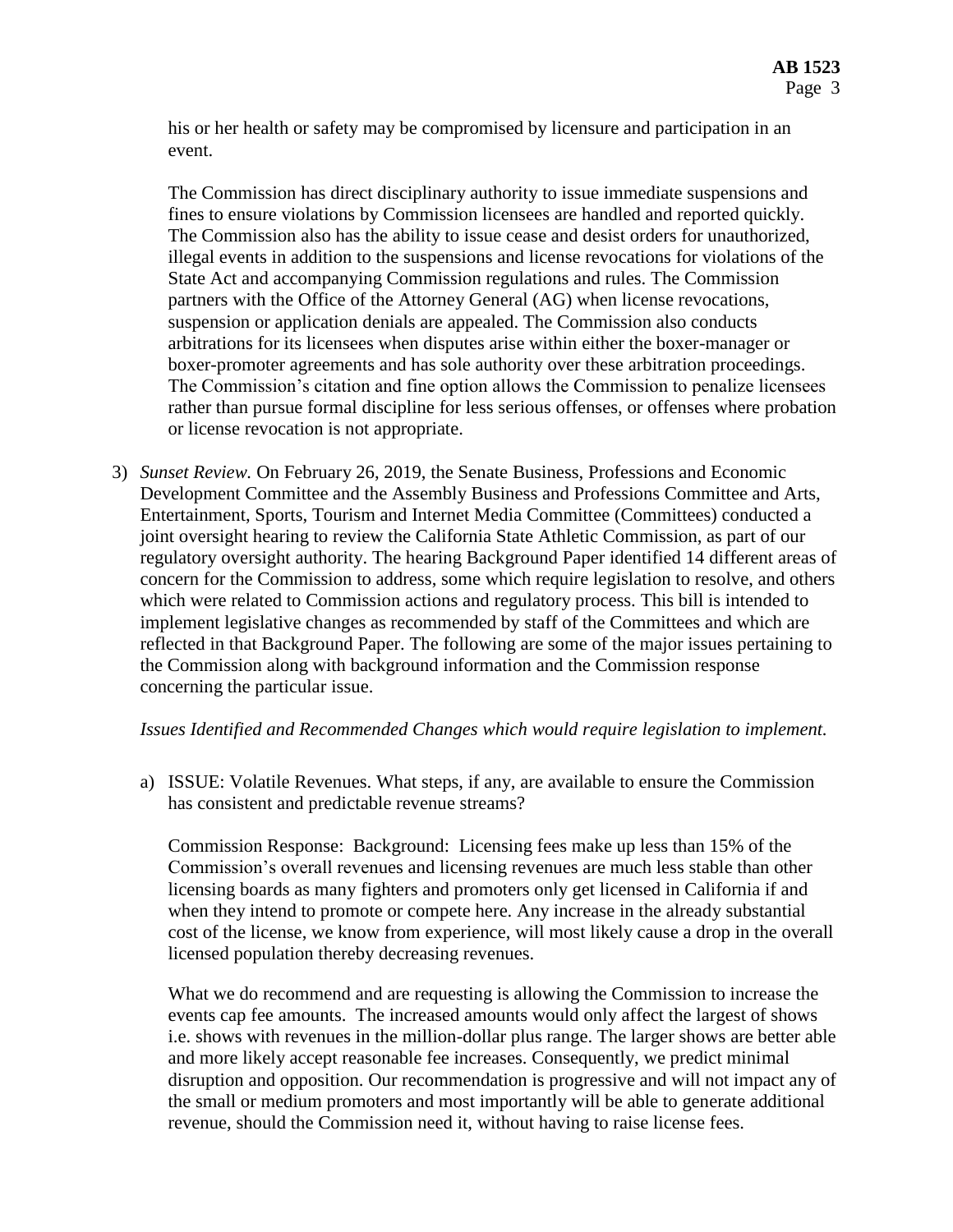b) ISSUE: Chief Athletic Inspector. Should the Commission's Chief Athletic Inspector and Assistant CAI positions be reauthorized in statute?

Commission Response: Yes, it is the Commission's clear position that the Chief and Assistant Chief Athletic Inspector positions are essential to the sustainability, redundancy and operational reliability of the Commission---particularly as we continue to regulate more and more events. Consequently, we respectfully request that the positions be reauthorized in statute.

c) ISSUE: Auditor Recommendation: Neurological Examination Ticket Assessments. Are there any options for accelerating the process for establishing the Commission's fee assessment on tickets for the Neurological Examination Account?

Commission Response: The Commission approved proposed changes regarding medical examinations procedures and a Neurological Examination Assessment. This rulemaking package was submitted to the Department of Consumer Affairs for review and approval on August 29, 2017. Per current procedures in place by DCA, the Commission must wait for the review and approval of DCA before it can publish the proposed regulation changes to the Office of Administrative Law (OAL). Considering that the process takes approximately 1 year after publication, the Commission expects final approval by OAL and implementation by December 1, 2019. Of course, this is all dependent on final approval by DCA, which as of this date the Commission has not received.

An option to accelerating the process for establishing the medical examinations procedures and a Neurological Examination Assessment would be if the Legislature made changes to include these provisions in statute and allow the Commission to make additional changes, if needed, through regulation in the future.

d) ISSUE: Research Partnerships and Data Analysis. Does the Commission need additional authority to collect data and form partnerships with academic research programs?

Commission Response: The Commission plans to use various forms of the data it collects such as weight, concussion management data, win/loss, knock out ratio, boxing severity index data, and various other data points to conduct original research contributing to the health and safety of participants and through collaborative relationships by sharing it with interested academic research programs. The goal will be to provide additional preventive education to the athlete and to create updated algorithms that can better protect athletes and identify patterns and correlations that signal potential health and safety-related problems. The Commission requests that the Legislature clarify in statute that it can engage with academic research programs with the caveat that the medical privacy of the athletes is protected.

e) ISSUE: Unsanctioned Events. What are the Commission's options for actively regulating "smokers," rather than passively waiting for complaints or hearing about them via social media or blogs?

Commission Response: The Commission focuses considerable resources to regulate smaller events as the numerous smaller events serve to allow athletes experience and development similar to the baseball "farm system" model and example being turning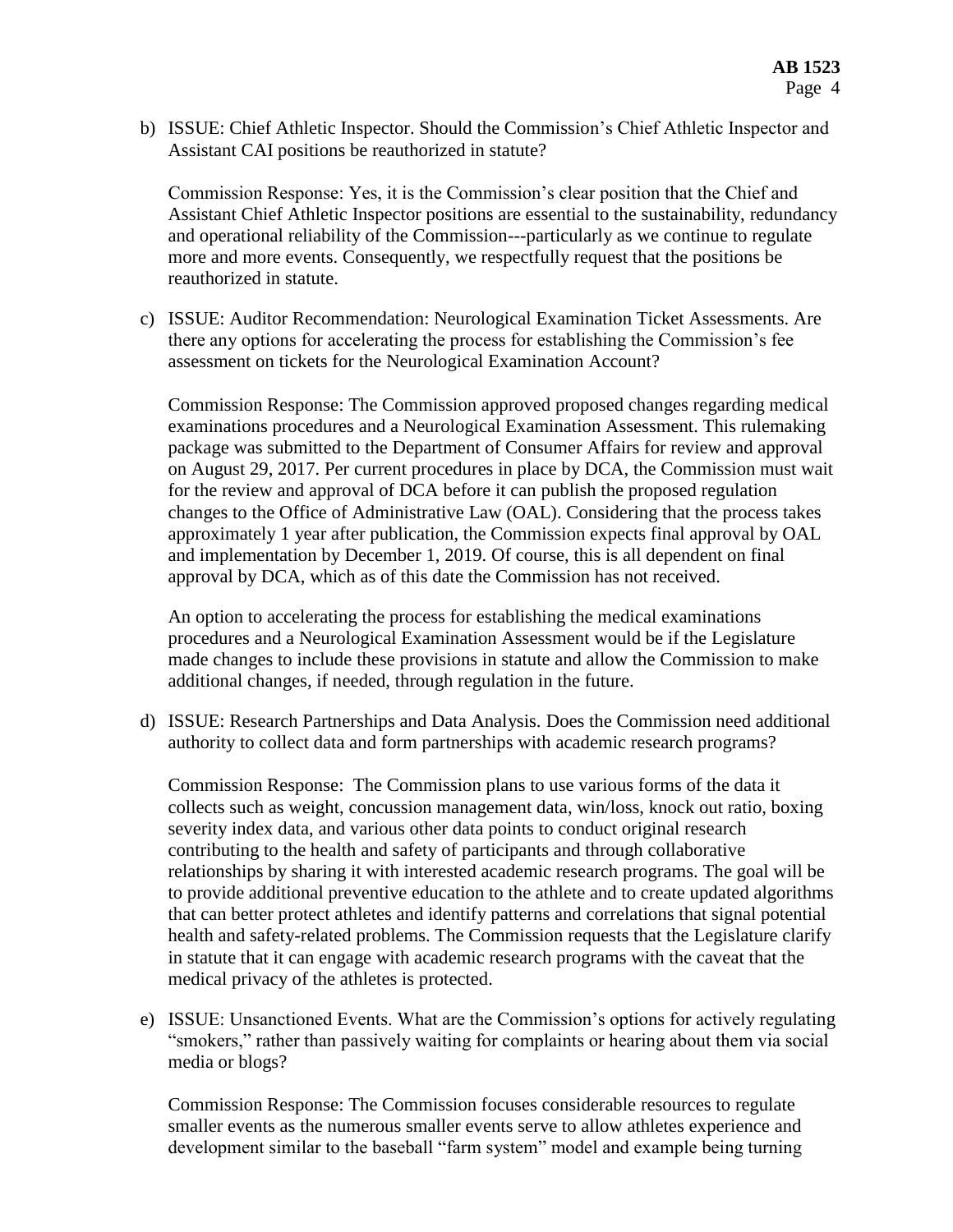successful club level fighters into next level or elite competitors fighting at larger events. California has a healthy combat sports market with many small, medium, and large combat sporting events. The primary way to regulate multiple and varied events is both directly and through our delegated entities.

The Commission plans to submit a budget change proposal for the next fiscal year and is hoping to gain more enforcement appropriation. The need for a Chief Athletic Inspector and Assistant Chief Athletic Inspector, specifically based in Southern California where many of the events take place, is critical when considering the issue of enforcement and education for unsanctioned events. The Commission has made considerable progress by delegating portions of this regulation to approved delegated entities, but the need for additional staff and specifically the Chief and Assistant Chief to properly address unsanctioned events is necessary to the Commission carrying out its enforcement responsibilities.

f) ISSUE: Out-of-Competition Use of Prohibited Substance. If necessary, is there a way to strengthen the ability to deter and detect the use of prohibited substance use that may avoid detection or provide unfair advantages in the long-term?

Commission Response: One potential solution is that the Legislature could consider granting the Commission a continuous appropriation specifically for enforcement purposes only. This would allow the Commission flexibility to expand testing as needed depending on the number of fights in any given year.

g) ISSUE: Technical Cleanup request.

Commission Response: The Commission already has the authority to assess a fee for internet and/or streaming media, but perhaps a technical cleanup, proposed below would clarify the authority and avoid any dispute or confusion.

(3) A fee of up to 5 %, to be established by the Commission, through regulations, to become operative on or before July 1, 2008, and updated periodically as needed, of the gross price, exclusive of any federal taxes paid thereon, for the sale, lease, or other exploitation of broadcasting, internet media, or television rights thereof, except that in no case shall the fee be less than one thousand dollars (\$1,000) or more than thirty-five thousand dollars (\$35,000). (The Committee suggests the addition of internet media, streaming and application-based content.)

### *Review of the Commission: Issues Identified and Recommended Changes which are regulatory or process matters.*

a) ISSUE: Outdated Technology Systems. What is the status of the Commission's upgrade to a new license tracking system?

Commission Response: According to the Department of Consumer Affairs, Business Modernization efforts, including license tracking, consists of three major areas: Business Activities, the Project Approval Lifecycle, and Project Execution. The proposed upgrade schedule for the Commission estimates completion 10/02/2023.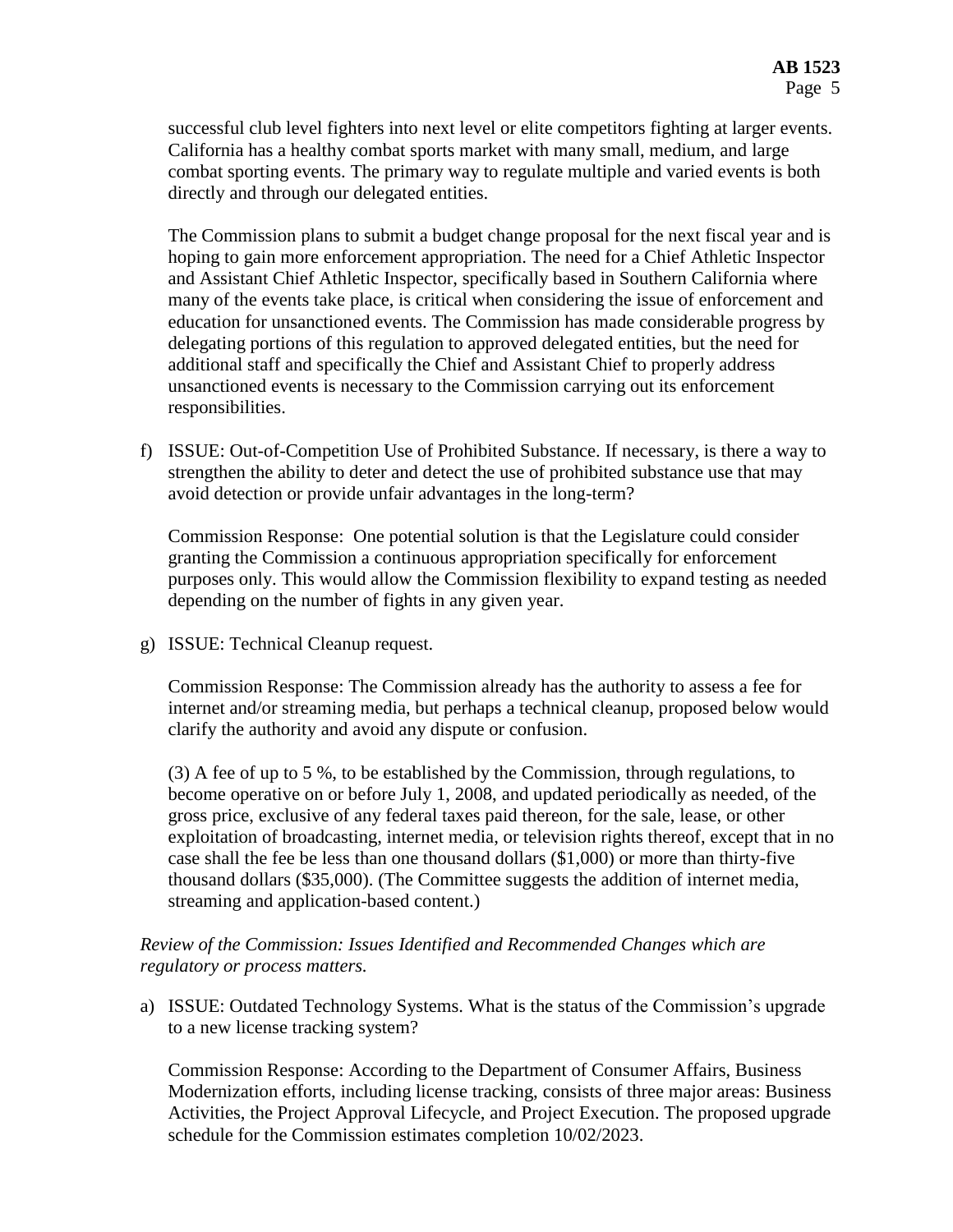b) ISSUE: Transgender Licensure. Does the Commission have plans for reducing stigma and lack of understanding as to transgender and other LGBTQ issues among the combat sports community and the public in general?

Commission Response: The Commission and Executive Officer are working on the following activities, including establishing a Gender Equality Subcommittee that is actively meeting and coordinating stakeholder input on several related issues with a report expected at the December 2019 Commission meeting, approving the first transgender athlete bout in December 2018; working closely with the national Association of Boxing Commissions (ABC) Medical Committee to host a discussion at the ABC's national convention this summer on eliminating bias against transgender athletes. "As CA goes, so goes the nation," and; convening a stakeholder meeting in the summer in Southern California to discuss this issue along with the gender equity gap in combat sports.

c) ISSUE: Neurological Examinations. How is the new C3Logix system working so far, and what are the options for using the data collected now and in the long term?

Commission Response: The system is working very well. Data collection is efficient and has been well integrated into our processes and procedures. The Commission has performed, to date, over one thousand (1000) C3 Logix exams since the inception of the Program in December 2016.

d) ISSUE: Pension Reform. What is the Commission's plan for reforming and expanding its boxing pension program?

Commission Response: The Commission's outreach efforts regarding the Pension Plan have significantly improved over the past several years. The Commission recently published, on its web site and through social media, a list of all potential claimants. In addition, the Commission is currently exploring options on including the Boxer Pension Plan information to its Professional Athlete Application. The Commission is also obtaining bids for services from companies that offer locater services to locate potential claimants.

- 4) *Double Referral*. Should this bill pass out this committee, it will be re-referred to the Assembly Committee on Business and Professions.
- 5) *Prior and related legislation*.
	- a) SB 439 (Hill), Chapter 316, Statutes of 2015, extended the operation of the California State Athletic Commission (Commission) until January 1, 2020, and makes changes to the laws governing the Commission's operations and the Commission's oversight of professional and amateur combat sports, as specified, held or given in California.
	- b) SB 309 (Lieu), Chapter 370, Statutes of 2013, extended the operation of the California State Athletic Commission until 2016.
	- c) AB 1186 (Bonilla), Chapter 506, Statutes of 2013, clarified that the California State Athletic Commission is authorized to regulate all forms of full contact martial arts